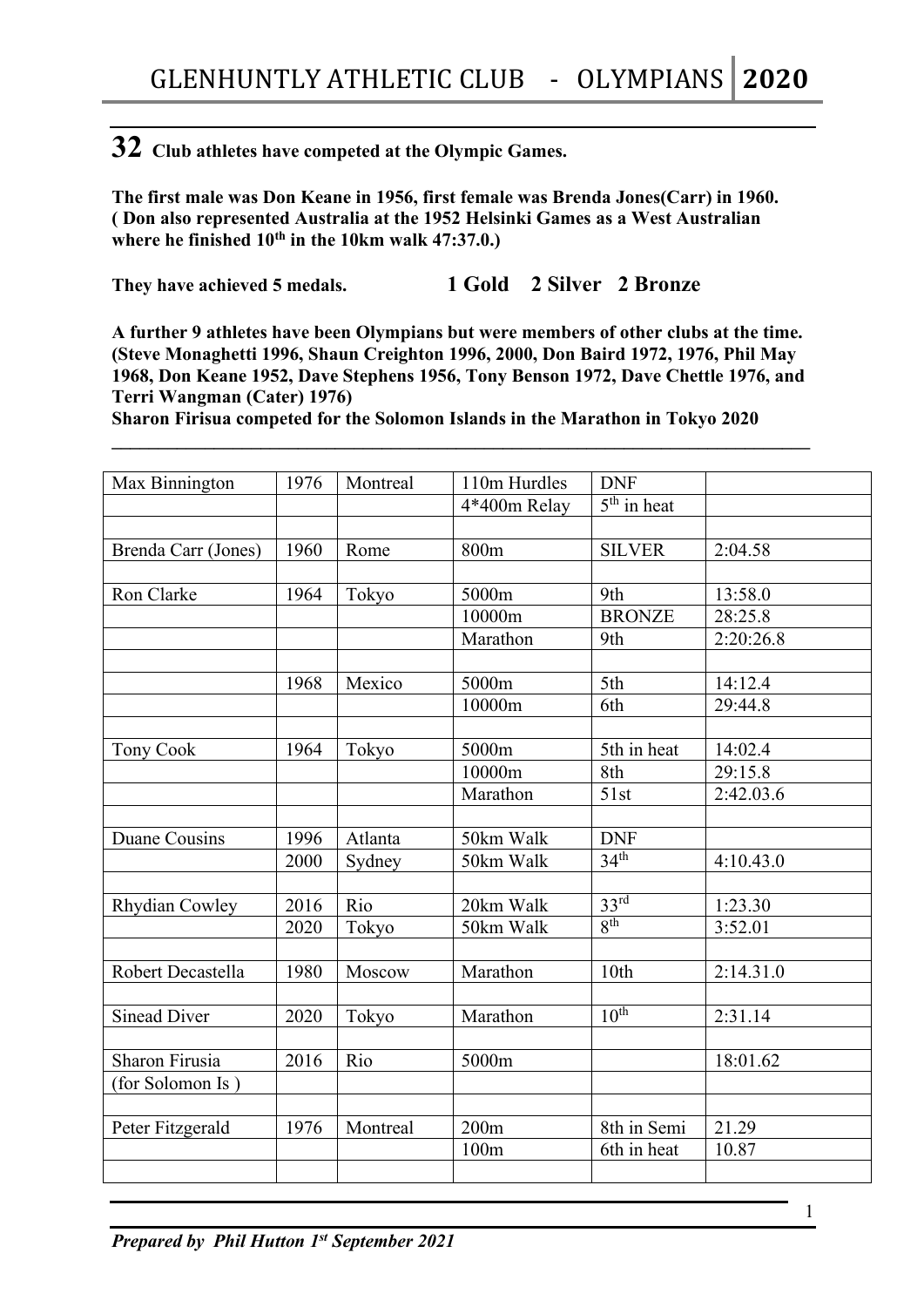## GLENHUNTLY ATHLETIC CLUB - OLYMPIANS **2020**

| Debbie Flintoff-     | 1984 | Los Angeles | 400m Hurdles         | 6th                 | 56.21              |
|----------------------|------|-------------|----------------------|---------------------|--------------------|
| King                 |      |             |                      |                     |                    |
|                      | 1988 | Seoul       | 400m Hurdles         | <b>GOLD</b>         | 53.17              |
| Tim Forsyth          | 1992 | Barcelona   | High Jump            | <b>BRONZE</b>       | 2.35m              |
|                      | 1996 | Atlanta     | High Jump            | 7 <sup>th</sup>     | 2.32m              |
|                      |      |             |                      |                     |                    |
| Ryan Gregson         | 2016 | Rio         | 1500m                | 9th                 | 3:51.39 (3:39.13Q) |
|                      |      |             |                      |                     |                    |
| Nick Harrison        | 2004 | Athens      | Marathon             | $45^{\text{th}}$    | 2:21.42            |
|                      |      |             |                      | 24 <sup>th</sup>    |                    |
| <b>Benita Willis</b> | 2004 | Athens      | 10000m               | $100^{\text{th}}$   | 32:32.01           |
|                      | 2012 | London      | Marathon             |                     | 2:49.38            |
| Don Keane            | 1956 | Melbourne   | 20Km Walk            | 6 <sup>th</sup>     | 1:33:52.0          |
|                      |      |             |                      |                     |                    |
| Genevieve LaCaze     | 2016 | Rio         | 3km Steeple          | <b>9th</b>          | 9:21.21            |
|                      |      |             | 5000m                | 12 <sup>th</sup>    | 15:10.35           |
| Kris McCarthy        | 2000 | Sydney      | 800m                 | $5th$ in heat       | 1:48.9             |
|                      | 2004 | Athens      | 800m                 | DNS (inj)           |                    |
|                      |      |             |                      |                     |                    |
| Rob McGregor         | 2000 | Sydney      | Modern<br>Pentathlon | 20th                | 4784 points        |
| <b>Andrew Martin</b> | 2000 | Sydney      | Javelin              | 16 <sup>th</sup>    | 81.31m             |
|                      |      |             |                      |                     |                    |
| Gary Minihan         | 1984 | Los Angeles | 400m                 | 4th in heat         | 46.93              |
|                      |      |             | 4*400m Relay         | 4 <sup>th</sup>     |                    |
|                      |      |             |                      |                     |                    |
| Julian Paynter       | 1996 | Atlanta     | 5000m                | $12th$ in Semi      | 14:00.25           |
| Lawrie Peckham       | 1964 | Tokyo       | High Jump            | 10th                | 2.09               |
|                      | 1968 | Mexico      | High Jump            | 8th                 | 2.12               |
|                      | 1972 | Munich      | High Jump            | 18th                | 2.10               |
|                      |      |             |                      |                     |                    |
| Michael Power        | 2000 | Sydney      | 5000m                | $13th$ in heat      | 13:51.0            |
|                      |      |             |                      |                     |                    |
| Rohan Robinson       | 1996 | Atlanta     | 400m Hurdles         | $\overline{5^{th}}$ | 48.28              |
|                      | 2000 | Sydney      | 400m Hurdles         | $4th$ in heat       | 50.80              |
|                      |      |             |                      |                     |                    |
| Pat Scammell         | 1984 | Los Angeles | 1500                 | 10th in Semi        | 3:40.83            |
|                      |      |             | 800                  | 7th in Rd 2         | 1:47.4             |
|                      | 1988 | Seoul       | 1500m                | 35th                | 3:45.21            |
| Rosi Siousi          | 2016 | Rio         | 5000m                |                     | 15:47.76           |
| (for Solomon Is)     |      |             |                      |                     |                    |
|                      |      |             |                      |                     |                    |